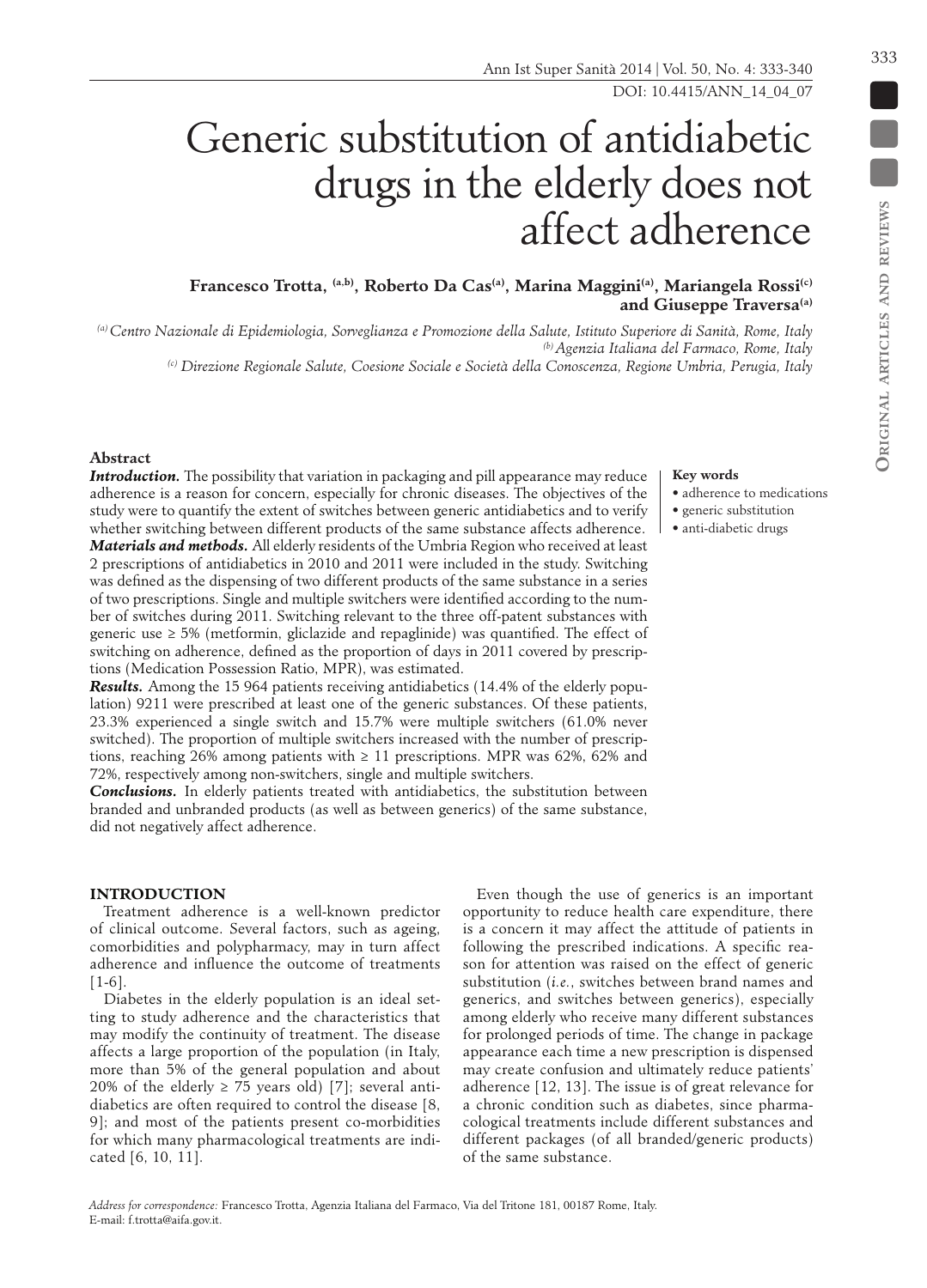Few studies estimated the frequency of substitution between generics of the same substance [14-16] and there are controversial findings on the effect of switching between generics on treatment adherence [17-21]. Moreover, no study has been conducted in the diabetes setting.

The objectives of the study were to quantify the extent of switches between generic antidiabetics and to verify whether switching between different products of the same substance affects adherence.

# **MATERIALS AND METHODS**

## *Study population*

The study was conducted in the population of the Umbria Region (907 000 inhabitants in 2011), Italy. All residents are covered by the Italian National Health Service (NHS), which provides comprehensive hospital and outpatient care.

Outpatients receive prescriptions from General Practitioners (GPs) and obtain medicines covered by the NHS from local community pharmacies or in some cases directly from local health units (both types of distribution were considered for the analysis). For each prescription, the following information is available at regional level: patient code (which is anonymized before any subsequent use), date of prescription, drug substance, marketing authorization code (indicating the specific brand or generic products), number of packages. Prescription data were linked through the anonymized code to the regional database of enrollees to retrieve age and gender. No information is available on prescriptions issued during the hospitalization and on medicines use in nursing homes.

The eligible population included the elderly aged ≥ 75 years who were resident in the Region in 2010 and 2011. Patients were considered to be on treatment with antidiabetics if they had filled at least two prescriptions of antidiabetics (identified through the international Anatomical Therapeutic Chemical classification system, ATC code A10) both in 2010 and 2011. Furthermore, to ensure that subjects were still using health care services at the end of 2011, patients were required to have at least a prescription (of any drug) during the last trimester of 2011. Subjects who met the eligibility criteria were included in the study cohort to investigate the utilization patterns of antidiabetics in 2011.

#### *Therapeutic categories and indicators for usage*

The following classes of antidiabetics were considered: i) insulins (ATC A10A); ii) biguanides (ATC A10BA); iii) sulphonamides (ATC A10BB); iv) glitazones (ATC A10BG); v) dipeptidyl peptidase-4 (DPP-4) inhibitors (ATC A10BH); vi) alpha-glucosidase inhibitors (ATC A10BF); vii) fixed-dose combinations (ATC A10BD); viii) other blood glucose lowering drugs (ATC A10BX).

All other prescriptions (different from antidiabetics) issued during 2011 were classified according to pre-specified 15 clinical subgroups (S*upplementary Table S1, available online at www.iss.it/anna*) in order to: i)

identify co-morbidities associated with diabetes (*e.g.*, users of antihypertensives, antiparkinsons); ii) quantify the extent of polytherapy, defined as the number of different substances at the V<sup>th</sup> ATC level (other than antidiabetics) prescribed during 2011.

The list of off-patent drugs, both originator and copies, marketed in Italy is regularly updated by the Italian Medicines Agency [22]. Off-patent medicines were classified as branded and unbranded. Branded products are defined as medicines sold under a proprietary name, whereas unbranded generics are sold under their international non-proprietary name (*i.e.*, the name of the substance).

Drug consumption was evaluated in terms of: prescriptions received; number of packages; total gross expenditure; and defined daily doses (DDDs: the daily maintenance dose for the main indication in adults). Two indicators of drug use were calculated: the prevalence of use (by dividing the number of drug users by the overall resident population); the DDDs per 1000 users per day (the mean number of doses consumed every day by 1000 patients included in the cohort).

### *Identification of switches*

Only generic antidiabetics with a use of generics ≥ 5% (in terms of DDDs for each substance) were considered for the analysis of switches. Only patients filling at least 2 prescriptions of the same substance during 2011 were included. The dispensing date of the first prescription of an off-patent antidiabetic in 2011 was the index date.

Switches were defined as the dispensing of two different products (any of the brand and unbranded packages) of the same substance in a series of two prescriptions in 2011. Three main switching categories were defined:

• no switch: patients who received the same products during the entire follow up;

• single switch: patients who experienced only one switch (from A to B) or who had a total of two switches involving a switch back to the first product (from A to B to A);

• multiple switch: patients with three or more switches, as well as two switches within three different products (from A to B to C).

## *Adherence to the antidiabetic therapy*

Adherence to the generic antidiabetics included in the analysis was determined using the medication possession ratio (MPR) calculated by dividing the theoretical duration of the prescription (we assumed that 1 prescription covered 30 days of therapy) by the number of days between the first and last prescription (plus the days covered by the last prescription).

### **RESULTS**

#### *Descriptive analysis of the selected cohort*

In the Umbria Region, 15 964 subjects ≥ 75 years (14.4% of the elderly population) received at least 2 prescriptions of antidiabetics per year in 2010-2011 and were included in the study *(Table 1)*. Antidiabet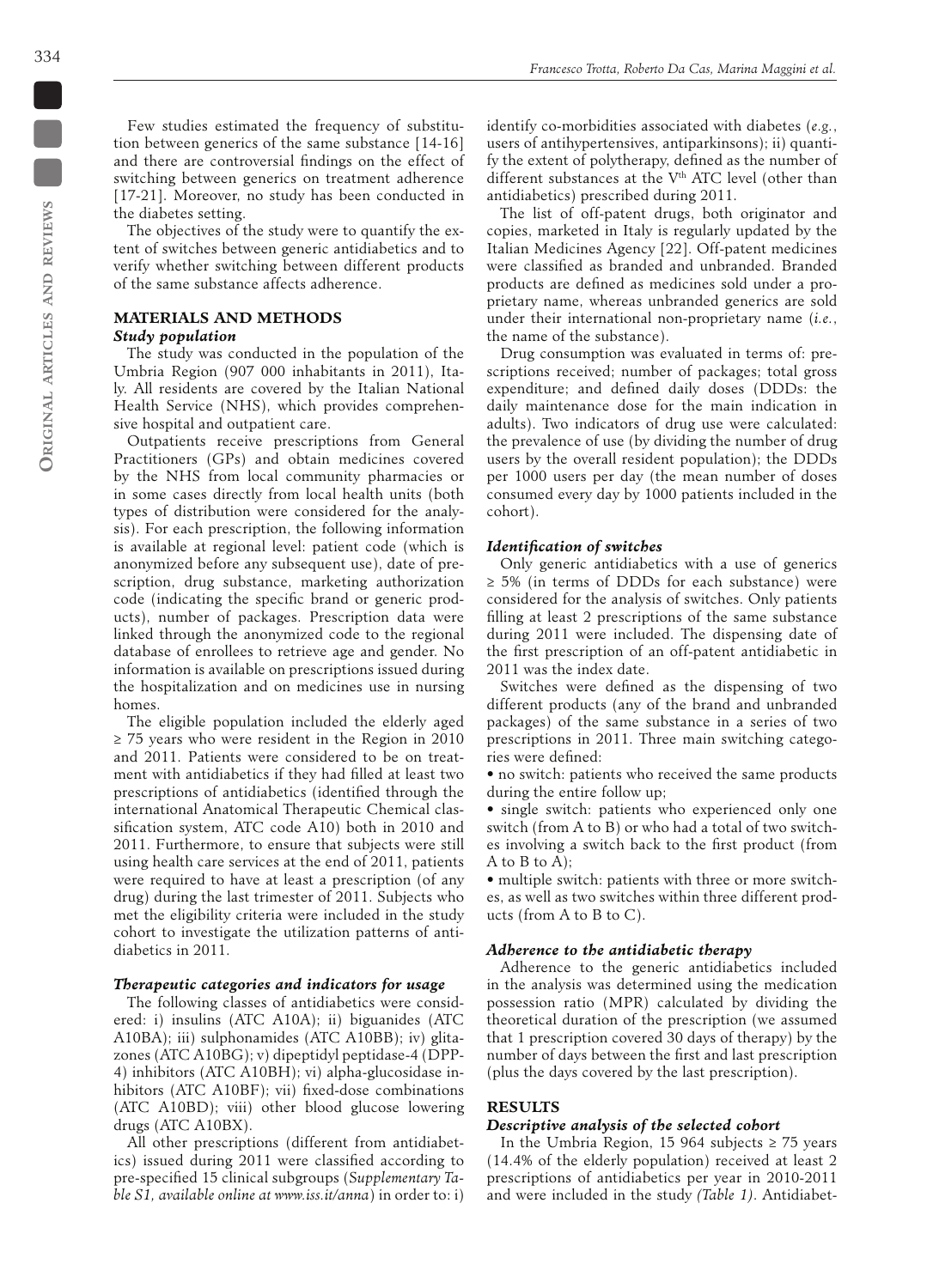ics represented 21.5% of the per capita pharmaceutical expenditure (200 out of 931 euro) and 20% of the DDDs prescribed in this population.

In addition to antidiabetics, each subject received a median of 10 different substances during 2011, highlighting a high level of polypharmacy, and 25% of the diabetic patients was treated with at least 14 substances *(Table 1)*. Only 1% of the diabetic patients (147 out of 15 964) received no prescriptions in addition to antidiabetics (thus considered as having no comorbidities), whereas more than 80% received prescriptions in at least three different therapeutic categories. Antihypertensives and antiaggregants-anticoagulants were the most frequently prescribed drugs (prevalence of use 90.2% and 69.3% respectively) *(Table 1)*. This level of use, together with the proportion of patients receiving lipid-lowering drugs (42.0%), suggests cardiovascular diseases as the principal comorbidity in this diabetic cohort. Drugs acting on the nervous system (i.e. antidepressants, pain medications and antipsychotics) were frequently prescribed, identifying the group of nervous and psychiatric disorders as the second chronic comorbidity. A further 20.2% of diabetic patients received prescriptions of respiratory drugs.

Gender did not influence the prescription patterns of antidiabetics, whereas the increasing age had a negative association with prevalence of use *(Table 1)*  and DDDs/1000 users-die (data not shown). Most of the antidiabetic prescriptions concerned patented medicines (68%), whereas the remaining 32% consisted of branded (20%) and unbranded generics (12%).

Metformin was the most frequently prescribed antidiabetic (prevalence of use 6.8%), followed by insulins (5.1%) and sulphonamides (3.5%) *(Table 2)*. Very few patients were treated with newer oral antidiabetic agents such as a DPP-4 inhibitors or pioglitazone (prevalence of use, 0.1% for each class).

During 2011 each patient received an average of 12 prescriptions of antidiabetics (*i.e.* 1 prescription per month) corresponding to 17 drug packages per year (1.4 packages per month) and around 1.1 doses per day, which is coherent with a treatment model of a chronic diseases *(Table 2)*. These data suggest that elderly diabetic patients were followed up monthly by GPs and that each prescription of antidiabetics typically covered 1 month of treatment. The yearly cost of treatment per user varied among drug classes, from a minimum of 33-42 euro for metformin and sulphonamides to 327-406 euro for DPP-4 inhibitors and insulins *(Table 2)*.

Most of the patients (51.4%) received only one antidiabetic drug and, within monotherapy, 41% were users of metformin. The proportion of patients receiving two antidiabetics during 2011 was 35.7%, and the remaining 12.9% were prescribed more than two antidiabetics.

Among antidiabetics, generics were only available for metformin, gliclazide, glimepiride, and repaglinide *(Table 2)*. The use of unbranded generics was higher for gliclazide and repaglinide (61% and 48% of the DDDs) whereas it represented only 3% of the DDDs of glimepiride. The number of generic products mar-

### **Table 1**

Characteristics of the antidiabetics users included in the study cohort

| Total subjects, N (prevalence, %)                                                               | 15 964 (14.4) |
|-------------------------------------------------------------------------------------------------|---------------|
| Gender, N (prevalence, %)                                                                       |               |
| Male                                                                                            | 6550 (15.4)   |
| Female                                                                                          | 9414 (13.9)   |
| Age class, N (prevalence, %)                                                                    |               |
| 75-79 y                                                                                         | 6400 (14.9)   |
| $80 - 84y$                                                                                      | 5276 (15.0)   |
| 85-89 y                                                                                         | 3115 (13.6)   |
| ≥ 90 y                                                                                          | 1173 (12.2)   |
| Total drug expenditure (euro)                                                                   | 931           |
| DDDs/1000 users-die                                                                             |               |
| Antidiabetics                                                                                   | 1078          |
| Any drugs (including antidiabetics)                                                             | 5588          |
| Median number of substances prescribed<br>in 2011 in addition to antidiabetics (IQR)            | 10 (7-14)     |
| Drug classes most frequently prescribed<br>in 2011 in addition to antidiabetics,<br>% of users* |               |
| Antihypertensives                                                                               | 90.2          |
| Antiaggregants/Anticoagulants                                                                   | 69.3          |
| Antibiotics                                                                                     | 60.7          |
| Antacids-Antiulcer drugs                                                                        | 54.4          |
| Lipid lowering drugs                                                                            | 42.0          |
| <b>NSAIDs</b>                                                                                   | 37.4          |
| Antidepressants                                                                                 | 22.5          |
| Respiratory drugs                                                                               | 20.2          |
| Pain medications (opioids)                                                                      | 18.0          |
| Prostate medication                                                                             | 13.9          |
| Antiglaucoma drugs                                                                              | 11.3          |
| Thyroid medications                                                                             | 8.5           |
| Antipsychotics                                                                                  | 5.2           |
| Antiparkinsons                                                                                  | 5.2           |
| Osteoporosis medications                                                                        | 4.7           |

\*: for details on the drug classes definitions see Table S1. DDD: defined daily dose; IQR: interquartile range.

keted in Italy ranged from 4 for repaglinide to 18 for gliclazide.

## *Analysis of switching among generics and its impact on adherence*

The analysis was conducted on the 9211 patients receiving at least one of the three substances available as generics: metformin, gliclazide and repaglinide (glimepiride was excluded since 97% of the prescriptions were still relevant to the branded originator).

The majority of diabetic patients (61.0%) did not switch during the year. The proportion of non-switchers was similar for the three substances, ranging from 62.5% with metformin to 57.9% with repaglinide *(Table 3)*. Pa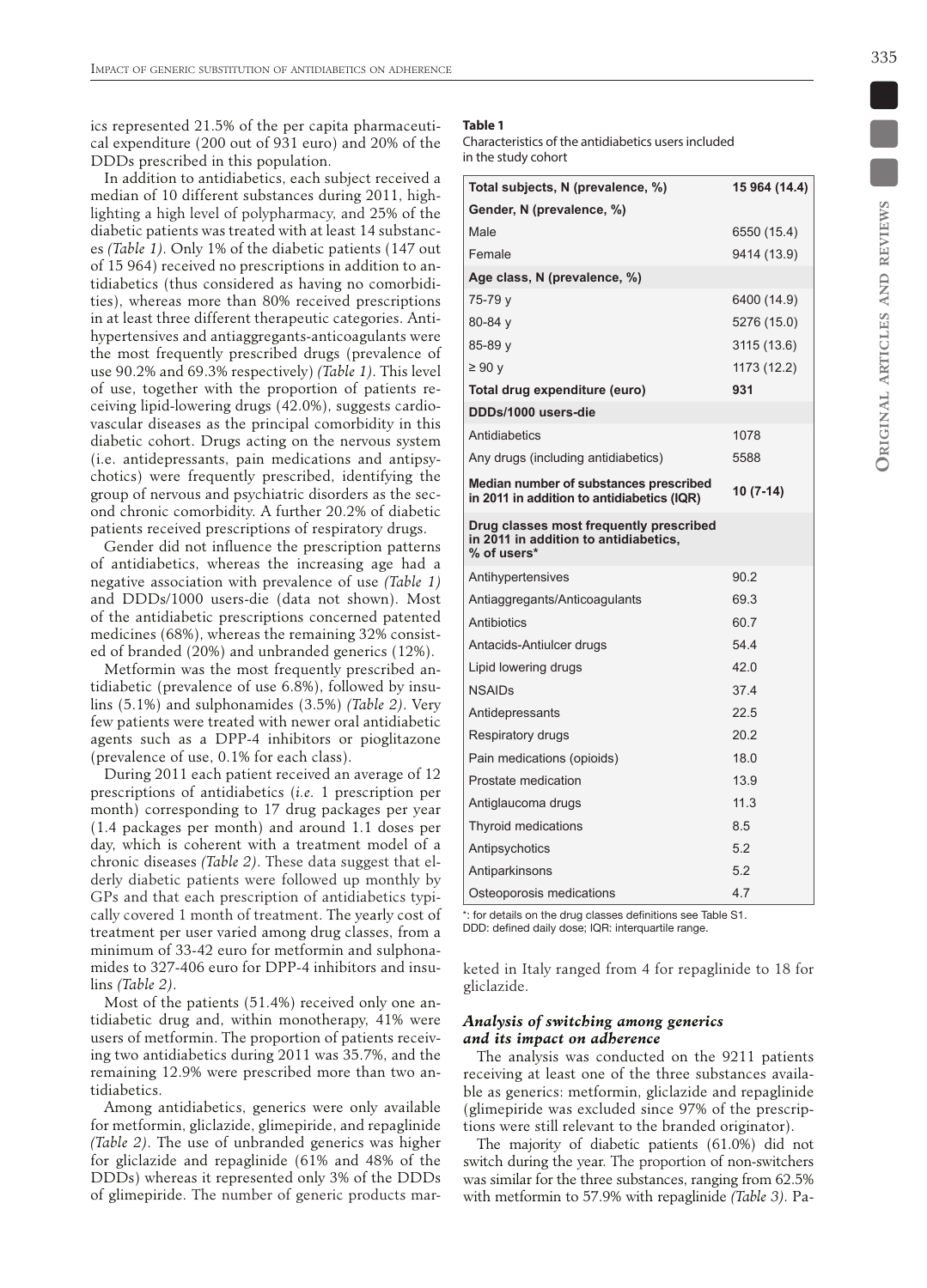e en

## **Table 2**

Use of antidiabetics by drug class in 2011. Substances available as generics are reported in *italics*

|                                                 | <b>ATC</b><br>code | <b>Prevalence</b><br>of use $(\%)$ | <b>Prescriptions/</b><br>users | Packages/<br>users | Cost/<br>users | %DDD                     | %DDD                     | %DDD                     |
|-------------------------------------------------|--------------------|------------------------------------|--------------------------------|--------------------|----------------|--------------------------|--------------------------|--------------------------|
|                                                 |                    |                                    |                                |                    |                | <b>Patented</b>          | <b>Branded</b>           | <b>Unbranded</b>         |
| <b>Biguanides</b>                               |                    |                                    |                                |                    |                |                          |                          |                          |
| <b>Metformin</b>                                | A10BA02            | 6.8                                | 9                              | 15                 | 33             | $\overline{\phantom{0}}$ | 64                       | 36                       |
| <b>Insulins</b>                                 | A10A               | 5.1                                | 8                              | 9                  | 406            | 100                      | $\overline{\phantom{0}}$ | $\overline{\phantom{a}}$ |
| Sulphonamides                                   | A10BB              | 3.5                                | 8                              | 11                 | 42             | 9                        | 59                       | 32                       |
| Gliclazide                                      | A10BB09            | 1.8                                | 7                              | 9                  | 50             | $\overline{\phantom{a}}$ | 39                       | 61                       |
| Glimepiride                                     | A10BB12            | 1.3                                | 8                              | 11                 | 29             |                          | 97                       | 3                        |
| Fixed-dose combinations                         | A <sub>10</sub> BD | 2.5                                | 9                              | 15                 | 86             | 80                       | 20                       | $\overline{a}$           |
| Other blood glucose<br>lowering drugs           | A10BX              | 1.7                                | $\overline{7}$                 | 8                  | 77             | $\overline{2}$           | 51                       | 47                       |
| Repaglinide                                     | A10BX02            | 1.7                                | $\overline{7}$                 | 8                  | 68             |                          | 52                       | 48                       |
| Alpha glucosidase<br>inhibitors (i.e. acarbose) | A10BF              | 0.3                                | 8                              | 11                 | 90             | 100                      |                          |                          |
| Glitazones<br>( <i>i.e.</i> pioglitazone)       | A10BG              | 0.1                                | 8                              | 9                  | 225            | 100                      |                          |                          |
| DPP-4 inhibitors                                | A10BH              | 0.1                                | 6                              | 7                  | 327            | 100                      |                          | $\overline{a}$           |
| <b>Total</b>                                    |                    | 14.4                               | 12                             | 17                 | 200            | 68                       | 20                       | 12                       |

ATC: anatomical therapeutic chemical classification; DDD: defined daily dose; DPP-4 inhibitors: Dipeptidyl peptidase-4 inhibitors.

## **Table 3**

Characteristics of patients treated with generic antidiabetics by category of switching. For each characteristics the total number of patients may be obtained by adding the number of patients in the three switching categories (no switch; single switch; multiple switch)

|                                                          | <b>Metformin</b> |                |                 | <b>Gliclazide</b> |               |                 | Repaglinide |               |                 |
|----------------------------------------------------------|------------------|----------------|-----------------|-------------------|---------------|-----------------|-------------|---------------|-----------------|
|                                                          | <b>No</b>        | <b>Single</b>  | <b>Multiple</b> | <b>No</b>         | <b>Single</b> | <b>Multiple</b> | <b>No</b>   | <b>Single</b> | <b>Multiple</b> |
|                                                          | switch           | switch         | switch          | switch            | switch        | switch          | switch      | switch        | switch          |
| <b>Subjects</b>                                          | 4515             | 1318           | 1389            | 1166              | 459           | 246             | 977         | 458           | 251             |
|                                                          | (62.5)           | (18.2)         | (19.2)          | (62.3)            | (24.5)        | (13.1)          | (57.9)      | (27.2)        | (14.9)          |
| <b>Gender</b>                                            |                  |                |                 |                   |               |                 |             |               |                 |
| Male                                                     | 1842             | 591            | 612             | 437               | 195           | 99              | 386         | 195           | 113             |
|                                                          | (60.5)           | (19.4)         | (20.1)          | (59.8)            | (26.7)        | (13.5)          | (55.6)      | (28.1)        | (16.3)          |
| Female                                                   | 2573             | 727            | 777             | 729               | 264           | 147             | 591         | 263           | 138             |
|                                                          | (64.0)           | (17.4)         | (18.6)          | (63.9)            | (23.2)        | (12.9)          | (59.6)      | (26.5)        | (13.9)          |
| Age groups                                               |                  |                |                 |                   |               |                 |             |               |                 |
| 75-79                                                    | 2162             | 606            | 637             | 445               | 171           | 94              | 390         | 178           | 107             |
|                                                          | (63.5)           | (17.8)         | (18.7)          | (62.7)            | (24.1)        | (13.2)          | (57.8)      | (26.4)        | (15.9)          |
| 80-84                                                    | 1480             | 406            | 484             | 380               | 164           | 81              | 338         | 165           | 85              |
|                                                          | (62.4)           | (17.1)         | (20.4)          | (60.8)            | (26.2)        | (13.0)          | (57.5)      | (28.1)        | (14.5)          |
| 85-89                                                    | 668              | 238            | 210             | 253               | 81            | 57              | 191         | 82            | 47              |
|                                                          | (59.9)           | (21.3)         | (18.8)          | (64.7)            | (20.7)        | (14.6)          | (59.7)      | (25.6)        | (14.7)          |
| $90+$                                                    | 205              | 68             | 58              | 88                | 43            | 14              | 58          | 33            | 12              |
|                                                          | (61.9)           | (20.5)         | (17.5)          | (60.7)            | (29.7)        | (9.7)           | (56.3)      | (32.0)        | (11.7)          |
| Number of thera-<br>peutic categories*                   |                  |                |                 |                   |               |                 |             |               |                 |
| $\mathsf 0$                                              | 38               | $\overline{7}$ | 12              | 20                | 5             | 2               | 5           | 8             | 4               |
|                                                          | (66.7)           | (12.3)         | (21.1)          | (74.1)            | (18.5)        | (7.4)           | (29.4)      | (47.1)        | (23.5)          |
| $1 - 2$                                                  | 631              | 163            | 169             | 162               | 71            | 44              | 117         | 57            | 32              |
|                                                          | (65.5)           | (16.9)         | (17.5)          | (58.5)            | (25.6)        | (15.9)          | (56.8)      | (27.7)        | (15.5)          |
| $\geq$ 3                                                 | 3846             | 1148           | 1208            | 984               | 383           | 200             | 855         | 393           | 215             |
|                                                          | (62.0)           | (18.5)         | (19.5)          | (62.8)            | (24.4)        | (12.8)          | (58.4)      | (26.9)        | (14.7)          |
| <b>Median switches</b><br>of multiple<br>switchers (IQR) |                  |                | $4(3-5)$        |                   |               | $3(3-4)$        |             |               | $3(3-5)$        |

\*: for the definition of therapeutic categories see table S1; IQR: interquartile range.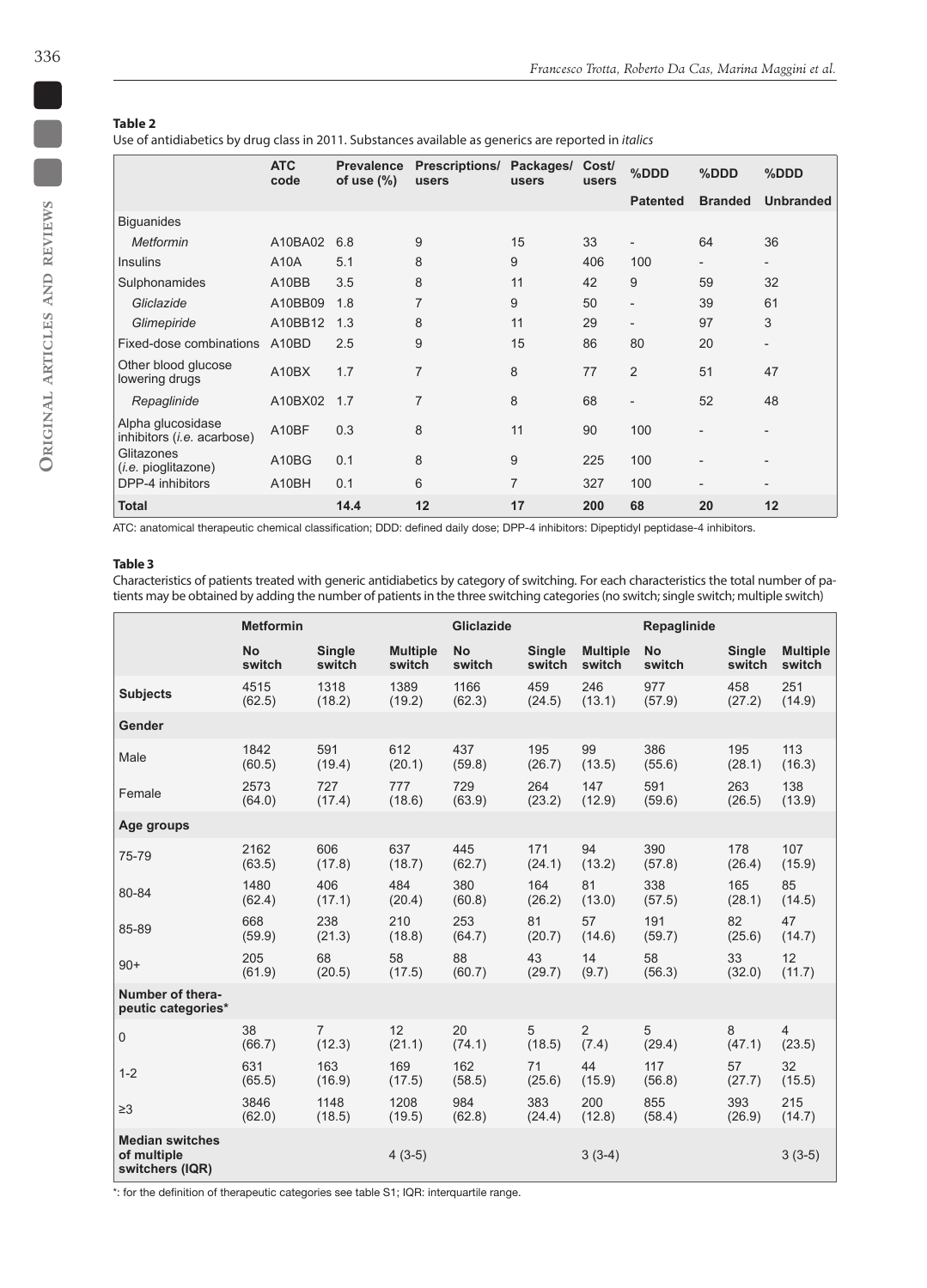tients with a single switch ranged from 27.2% for repaglinide to 18.2% for gliclazide. Multiple switches were observed on average in 15.7% of the patients and the median number of switches was comparable for the three selected antidiabetics. The likelihood of switching did not vary by gender, age subgroups and number of therapeutic categories (especially when taking into account that only a few patients were included in some categories).

The probability of switching rises with the increasing number of prescriptions for the same substance *(Figure 1)*. The proportion of non-switchers was on average 78% in the group receiving 2-3 prescriptions and progressively decreased up to an average of 56% in case of 11 or more prescriptions. The opposite trend was observed for multiple switchers with a maximum of 26% among subjects with  $\geq$  11 prescriptions. The proportion of patients with a single switch (about 20% of the users) was relatively stable with the increasing number of prescriptions.

Switches between generic antidiabetics did not impact negatively on treatment adherence *(Figure 2)*. Similar level of adherence were observed across the three switching categories for the three substances (metformin, gliclazide and repaglinide). Overall, the median MPR was 62%, 62%, and 72% among nonswitchers, single and multiple switchers respectively *(Figure 2d)*. Since the number of prescriptions is associated with both the probability of switching and treatment adherence, we also restricted the analysis to patients who received more than 5 prescriptions. The differences between the three switching categories were even smaller, with the median MPR ranging from 75% to 77% *(Supplementary Figure S1, available online at www.iss.it/anna)*.

#### **DISCUSSION**

The possibility that variation in packaging and pill appearance may affect adherence is a reason for concern. For instance, Kesselheim and colleagues [17] showed, in a recent article, that changes in pill colors and shapes increased the risk of non-adherence among epileptic patients. If this effect were confirmed, substituting patented originators with generic alternatives, as well as switching between different generics, may carry a risk for patients' outcome, especially in case of chronic diseases.

Our study does not support this concern. In the entire elderly population of patients who received antidiabetics in the Umbria Region, the substitution between branded and unbranded product, as well as between generics, did not negatively affect adherence.

For the three antidiabetics with a generic equivalent included in our analysis, 61.0% of the patients received the same package during the year (nonswitchers) and 23.3% experienced only one package substitution (single switch). As expected, the likelihood of any switching increased with the number of prescriptions. Among patients with more than 11 prescriptions (of each substance), 18% did switch once, and 26% experienced multiple switching (if combined 44% of patients did switch at least once during the

year). On one hand, the likelihood of switching was not influenced by patients' characteristics such as age, sex and number of therapeutic categories. On the other hand, non-switchers, patients with a single switch and multiple switchers, were equally likely to adhere to the antidiabetic treatment where a generic is available. Adherence data by intensity of switching were consistent for the three substances (metformin, repaglinide and gliclazide), thus suggesting that these findings may apply to other off-patented drugs and generic substitutions.

In the only comparable analysis, Kalisch *et al*. [15] investigated the generic substitution of metformin; the majority of patients were non-switchers, 14% received a single switch and 7% were multiple switchers. Our findings are also comparable with others that focused on different chronic therapies (*e.g.*, calcium channel blockers, selective serotonin reuptake inhibitors, statins) [15, 16]. Around 80% of patients were non-switchers or experienced a single switch, and the proportion of multiple switchers ranged between 19 and 24%.

Our results are also coherent with others in the cardiovascular setting and in postmenopausal women with osteoporosis: adherence was not found to be influenced by generic switches among antihypertensive agents and alendronate, respectively [18-21]. However, in specific settings such as those involving psychiatric and neurological conditions, the effects of generic substitution are still unclear. In particular, two studies by Hartung *et al*. [23] and Duh *et al*. [24] investigated the effect of generic substitution of antiepileptics on a clinical outcome (*i.e.* the rate of hospitalization) and showed opposite findings.

The cohort of patients included in our study can be considered representative of an elderly population with diabetes. The proportion of patient receiving either a single antidiabetic (considered as a proxy of monotherapy) or two substances (considered as a proxy of dual therapy) is consistent with the published literature [11, 25, 26]. Also the proportion of patients treated with metformin as monotherapy is similar to that found in other countries [27-31]. Newer drugs such as DPP-4 inhibitors were prescribed to a minority of patients. Diabetes represents a good example of a chronic condition. On average, each patient included in the study received more than 5 daily doses of any drug (5588 DDDs per 1000 subjects per day) and, in addition to antidiabetics, a median of 10 different substances during the year. The type of comorbidities identified through prescriptions, their estimated frequency, as well as the high rate of polypharmacy fully reflect findings of other reports [25, 32-35].

As for other studies that used prescription databases, a limitation of our analysis is that the calculation of adherence depended on pharmacy records. For instance, prescriptions may overestimate adherence if a drug is collected but not used. Furthermore, we calculated the MPR assuming that 1 prescription covers 1 month of therapy, which may slightly modify the estimates, but is not expected to impact on the comparisons between the three switching categories.

It should be pointed out that the MPR in our study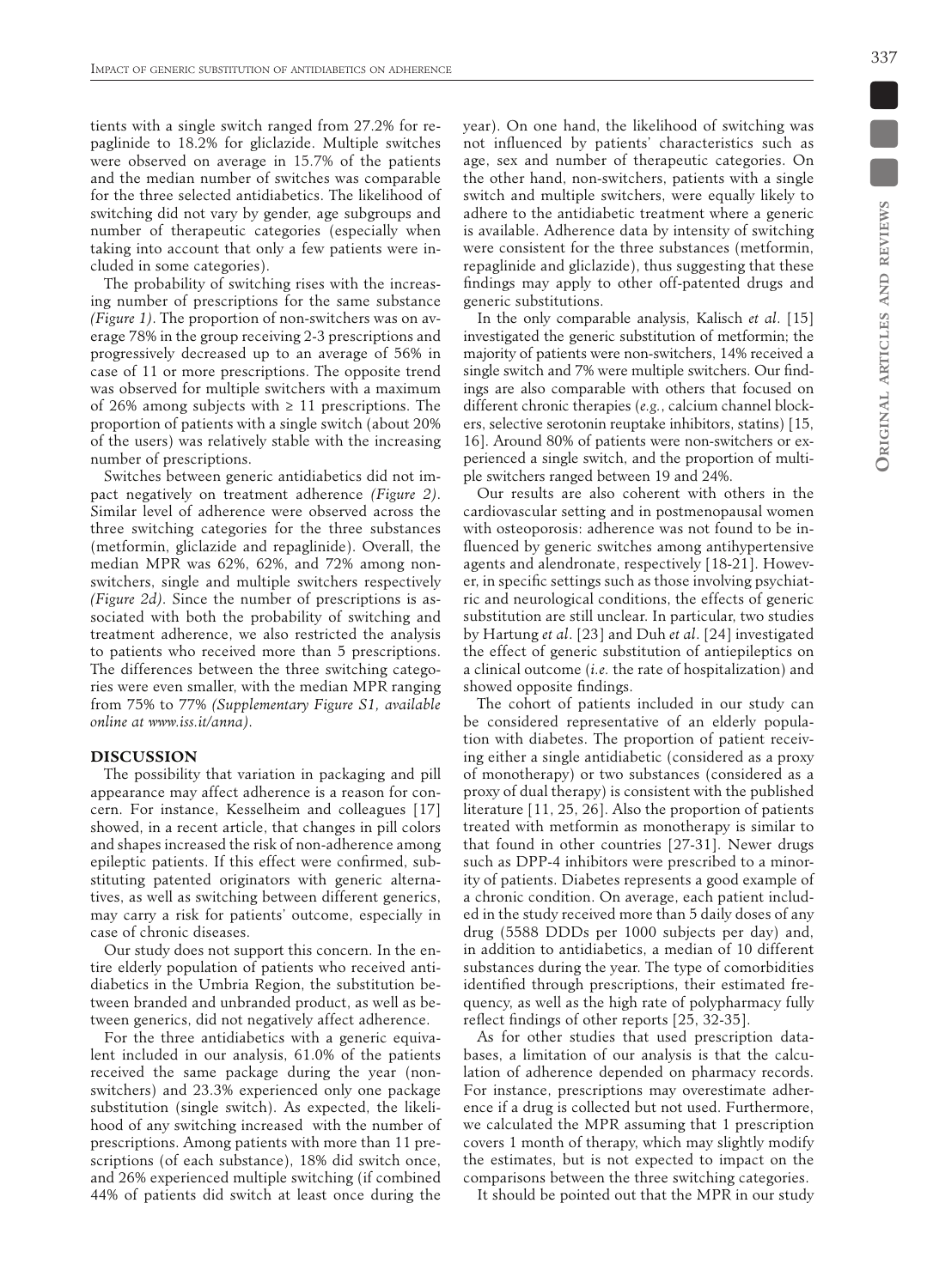

## **Figure 1**

Distribution of switching categories by number of prescriptions.



#### **Figure 2**

Adherence comparison by switching categories.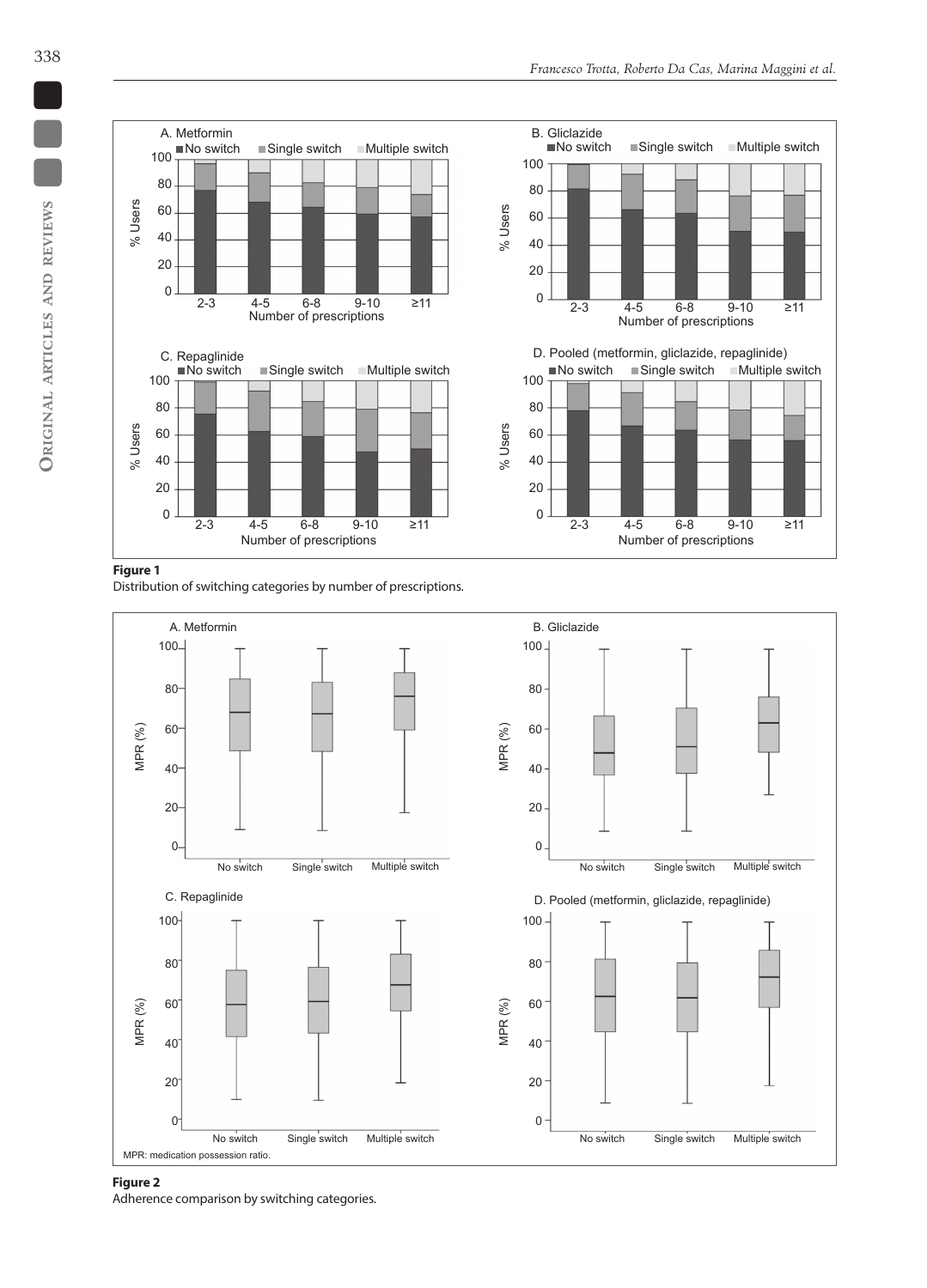339

was only adopted to perform comparisons between the switching categories of the same substance. As indicated before, a diabetic patient may receive more than 1 antidiabetic (including more than 1 generic substance included in the analysis). The prescription database only covers prescriptions issued to outpatients and does not account for drugs administered in nursing homes and hospitals. This may lead to an underestimation of the adherence, even though no effect is expected on the comparison between switching categories. Moreover, we did not take into account several factors (*e.g.* socio-economic status, life-style) potentially impacting on adherence.

#### **CONCLUSIONS**

Our study indicates that generic substitution in the diabetes setting does not influence patients' adherence. This information is particularly useful when considering that even uncertainties of a negative effect on adherence may represent a disincentive in using generic drugs. The fact that our findings are relevant to an elderly population of complex patients with comorbidities supports the view that similar findings may be expected in other chronic treatments.

## **References**

- 1. Pladevall M, Williams LK, Potts LA, Divine G, Xi H, Lafata JE. Clinical outcomes and adherence to medications measured by claims data in patients with diabetes. *Diabetes Care* 2004;27:2800-5. DOI: 10.2337/diacare.27.12.2800
- Rubin RR. Adherence to pharmacologic therapy in patients with type 2 diabetes mellitus. *Am J Med* 2005;118(Suppl 5A):27S-34S. DOI: 10.1016/j.amjmed.2005.04.012
- 3. Benner JS, Glynn RJ, Mogun H, Neumann PJ, Weinstein MC, Avorn J. Long-term persistence in use of statin therapy in elderly patients. *JAMA* 2002;288:455-61. DOI: 10.1001/jama.288.4.455
- 4. Grant RW, O'Leary KM, Weilburg JB, Singer DE, Meigs JB. Impact of concurrent medication use on statin adherence and refill persistence. *Arch Intern Med* 2004;164:2343- 8. DOI: 10.1001/archinte.164.21.2343
- 5. Sabaté E. *Adherence to long-term therapies: evidence for action*. Geneva: World Health Organization; 2003.
- 6. Nobili A, Garattini S, Mannucci PM. Multiple diseases and polypharmacy in the elderly: challenges for the internist in the third millennium. *Journal of Comorbidity* 2011;1:28-44. DOI: 10.15256/joc.2011.1.4
- The diabetic diseases: national prevalence data. 2012. Available from http://www.epicentro.iss.it/igea/PrimoPiano/prevalenza.asp.
- 8. American Diabetes Association. Standards of medical care in diabetes-2013. *Diabetes Care* 2013;36(Suppl 1):S11-66.
- 9. Associazione Medici Diabetologi, Società Italiana di Diabetologia. *Standard italiani per la cura del diabete mellito 2009*‑*2010*. Torino: Edizioni Infomedica; 2010.
- 10. Struijs JN, Baan CA, Schellevis FG, Westert GP, van den Bos GA. Comorbidity in patients with diabetes mellitus: impact on medical health care utilization. *BMC Health Serv Res* 2006;6:84. DOI: 10.1186/1472-6963-6-84
- 11. Baviera M, Monesi L, Marzona I, Avanzini F, Monesi G, Nobili A, Tettamanti M, *et al*. Trends in drug prescriptions to diabetic patients from 2000 to 2008 in Italy's

### *Acknowledgments*

An abstract of this work was submitted to the 13<sup>th</sup> ISOP annual meeting to be held in Pisa in October 2013, and was accepted as oral communication.

FT, GT, RDC, MM conceived the study design; FT, RDC, MR analyzed the data; FT, GT wrote the manuscript; FT, GT, RDC, MM, MR contributed to the discussion and reviewed the manuscript. All authors approved the final version of the manuscript. GT will act as guarantor for the paper.

The authors wish to thank Stefania Spila Alegiani and Carmen D'Amore of the National Centre for Epidemiology, for their comments and suggestions on the final version of the manuscript.

This study was conducted by investigators employed in public institutions and was supported by research funds from the Umbria Regional Health Authority.

## *Conflict of interest statement*

The authors have no conflict of interest to disclose. The opinions expressed in this article do not necessarily reflects the view of the authors' institutions.

*Received* on 14 March 2014. *Accepted* on 15 September 2014.

> Lombardy Region: a large population-based study. *Diabetes Res Clin Pract* 2011;93:123-30. DOI: 10.1016/j.diabres.2011.05.004

- 12. Gabbay U, Yosef N, Feder-Krengel N, Meyerovitch J. Therapeutic equivalent substitute that is new or unfamiliar to the chronic patient may result in medication error. *Int J Health Care Qual Assur* 2012;25:509-18. DOI: 10.1108/09526861211246467
- 13. Greene JA. The substance of the brand. *Lancet* 2011;378:120-1. DOI: 10.1016/S0140-6736(11)61077-5
- 14. Kalisch LM, Roughead EE, Gilbert AL. Pharmaceutical brand substitution in Australia - are there multiple switches per prescription? *Aust N Z J Public Health* 2007;31:348- 52. DOI: 10.1111/j.1753-6405.2007.00085.x
- 15. Kalisch LM, Roughead EE, Gilbert AL. Brand substitution or multiple switches per patient? An analysis of pharmaceutical brand substitution in Australia. *Pharmacoepidemiol Drug Saf* 2008;17:620-5. DOI: 10.1002/pds.1580
- 16. Ortiz M, Simons LA, Calcino G. Generic substitution of commonly used medications: Australia-wide experience, 2007-2008. *Med J Aust* 2010;192:370-3.
- 17. Kesselheim AS, Misono AS, Shrank WH, Greene JA, Doherty M, Avorn J, *et al*. Variations in pill appearance of antiepileptic drugs and the risk of nonadherence. *JAMA Intern Med* 2013;173:202-8. DOI: 10.1001/2013.jamainternmed.997.
- 18. Van Wijk BL, Klungel OH, Heerdink ER, de Boer A. Generic substitution of antihypertensive drugs: does it affect adherence? *Ann Pharmacother* 2006;40:15-20. DOI: 10.1345/aph.1G163
- 19. Lai PS, Chua SS, Chong YH, Chan SP. The effect of mandatory generic substitution on the safety of alendronate and patients' adherence. *Curr Med Res Opin* 2012;28:1347- 55. DOI: 10.1185/03007995.2012.708326.
- 20. Ude M, Schuessel K, Quinzler R, Leuner K, Müller WE, Schulz M. Generic switch after ramipril patent ex-